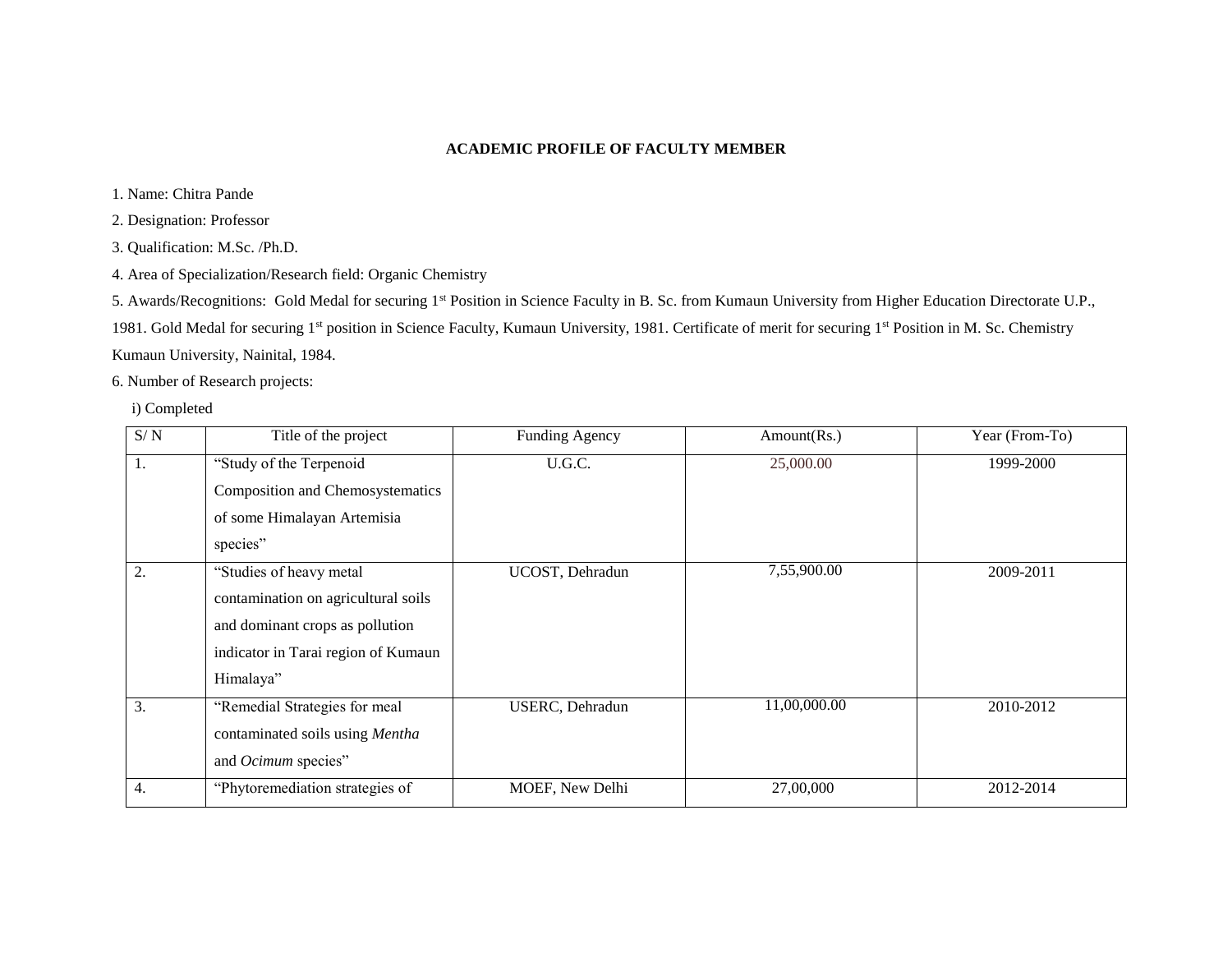| contaminated<br>metal<br>-SO11S<br>heav                    |  |  |
|------------------------------------------------------------|--|--|
| <i>oeniculum</i> and<br>. Coriandrum <sup>.</sup><br>using |  |  |

ii) On-going

| S/N | Title of the project                  | <b>Funding Agency</b> | Amount             | Date of<br>Commencement | Expected date of<br>completion |
|-----|---------------------------------------|-----------------------|--------------------|-------------------------|--------------------------------|
| 1.  | "Sustainable approach for cleanup"    | GBPNIHE & SD, Kosi,   | Rs. $9,95,500/$ -. | 2017                    | 2020                           |
|     | of metal polluted soils using basil   | Katarmal, Almora,     |                    |                         |                                |
|     | species with respect to their genetic | Uttarakhand           |                    |                         |                                |
|     | diversity"                            |                       |                    |                         |                                |

7. Number of Ph. Ds awarded: 9

# 8. Number of candidates working for Ph.D. award: 4

## 9. Publications:

## i) Books

| S/N | $Co-Author/s$             | Title                                      | Publisher                             | Year of publication |
|-----|---------------------------|--------------------------------------------|---------------------------------------|---------------------|
| 1.  | Chitra Pande B. L. Shah,  | Phytoremedial strategies on soil           | Durga Ma Prakashan, Haldwani, 174-180 | 2011                |
|     | Divya U. Joshi and Ritesh | contaminated with lead and copper          |                                       |                     |
|     | Shah eds                  | by using <i>Ocimum</i> species,            |                                       |                     |
|     |                           | Environment development and                |                                       |                     |
|     |                           | society                                    |                                       |                     |
| 2.  | Shaini Singh, Geeta       | Chemotaxonomy of Wild Origanum             | Biotech Books, New Delhi, DK-228374   | 2013                |
|     | Tewari, Chitra Pande and  | <i>vulgare L.</i> from Kumaun Himalayas,   | (HBD)                                 |                     |
|     | Charu Singh               | <i>In:</i> Impact of global climate change |                                       |                     |
|     |                           | on earth ecosystems, 103-114               |                                       |                     |
|     |                           | (2013).                                    |                                       |                     |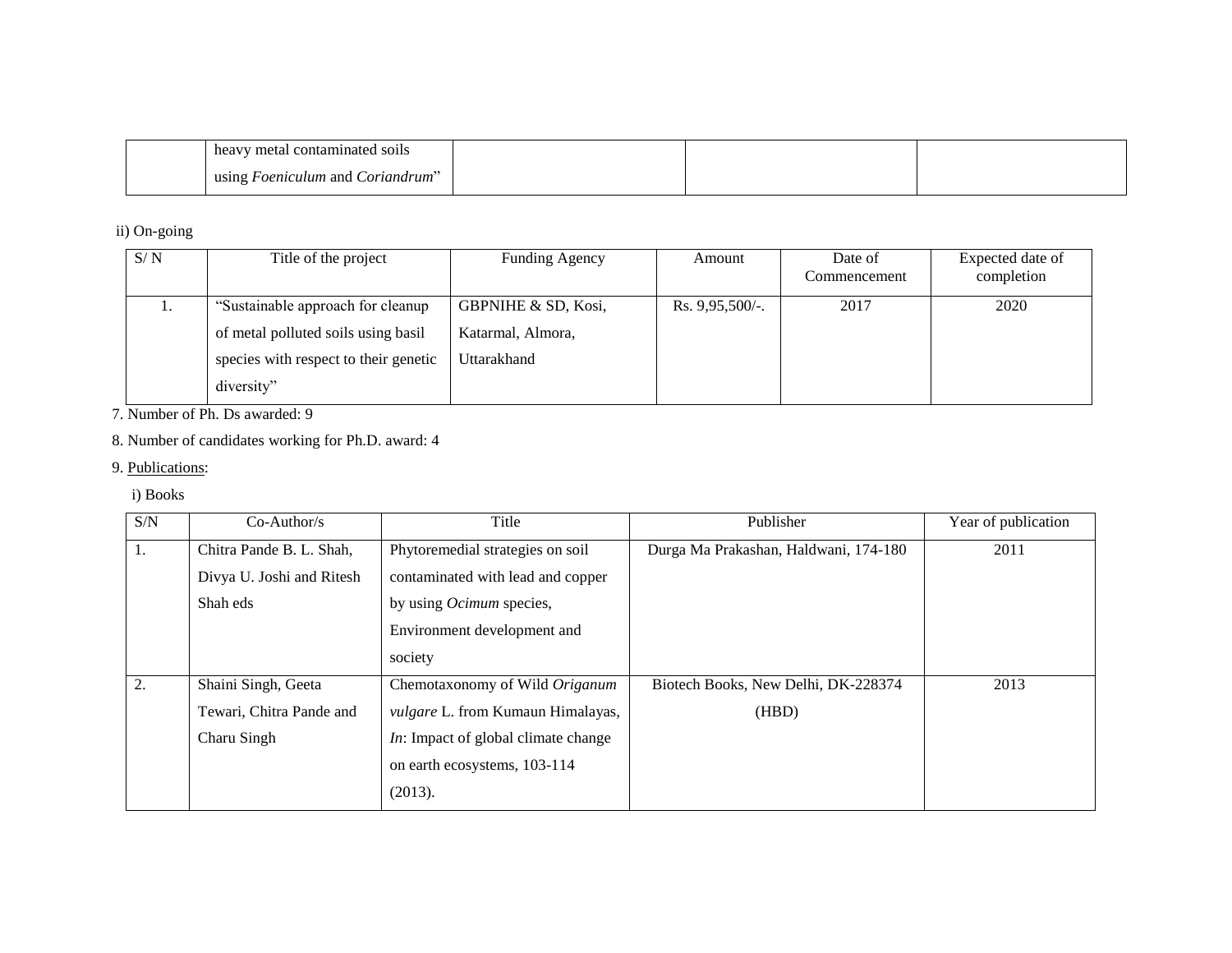| $\overline{3}$ . | Charu Singh, Chitra Pande,  | Terpenoid composition of leaves,          | Biotech Books, New Delhi, DK-             | 2013 |
|------------------|-----------------------------|-------------------------------------------|-------------------------------------------|------|
|                  | Geeta Tewari and Shalini    | seeds and roots of Cyclospermum           | 228374 (HBD)                              |      |
|                  | Singh                       | leptophyllum: A comparative study,        |                                           |      |
|                  |                             | In: Impact of global climate change       |                                           |      |
|                  |                             | on earth ecosystems, 115-119              |                                           |      |
|                  |                             | (2013).                                   |                                           |      |
| 4.               | Deepshekha Punetha,         | Effect of metal contaminated soil on      | Academic Excellence, New Delhi. ISBN      | 2015 |
|                  | Chitra Pande, Geeta         | Foeniculum vulgare. Recent Trends         | No. 978-93-83246-20-5                     |      |
|                  | Tewari, Sunita Bhatt, Kiran | in Environmental Science and              |                                           |      |
|                  | Tewari, Jitendra Diwakar    | Carbon Management 64-73 (2015).           |                                           |      |
|                  | and Sonal Tripathi.         |                                           |                                           |      |
| 5.               | Deepshekha Punetha, Geeta   | Effect of manure on the metal             | 17, Ist Edition, CRC Press, Boca Raton,   | 2019 |
|                  | Tewari, Chitra Pande, Lata  | efficiency of <i>Coriandrum sativum</i> . | eBook, pp.277-300. ISBN: 9780429059247;   |      |
|                  | Rana and Sonal Tripathi.    | In: Zero Waste: Management                | ISBN: 978-0-367-18039-3                   |      |
|                  |                             | Practices for Environmental               |                                           |      |
|                  |                             | Sustainability                            |                                           |      |
| 6.               | Geeta Tewari, Ashish        | Natural Products and Their                | Nova Science Publisher, eBook, ISBN: 978- | 2020 |
|                  | Tewari, Lalit M. Tewari,    | <b>Utilization Pattern</b>                | 1-53618-140-1                             |      |
|                  | Chitra Pande                |                                           |                                           |      |
|                  |                             |                                           |                                           |      |

ii) Research Articles published.

- 1. C. S. Mathela, **Chitra Pande**, D. K. Mathela, A.B. Melkani and P. Joshi, Terpenoid composition of *Cymbopogon distans variety Munsiyarensis, Herba Hungarica,* **27**(2-3), 117-121, 1988.
- 2. C. S. Mathela, Hema Lohani, **Chitra Pande**, and D. K. Mathela, Chemosystematics of terpenoids in *Cymbopogon martini. Biochemical Systematics and Ecology*, **16**, 167-169, 1988. **IF: 0.847**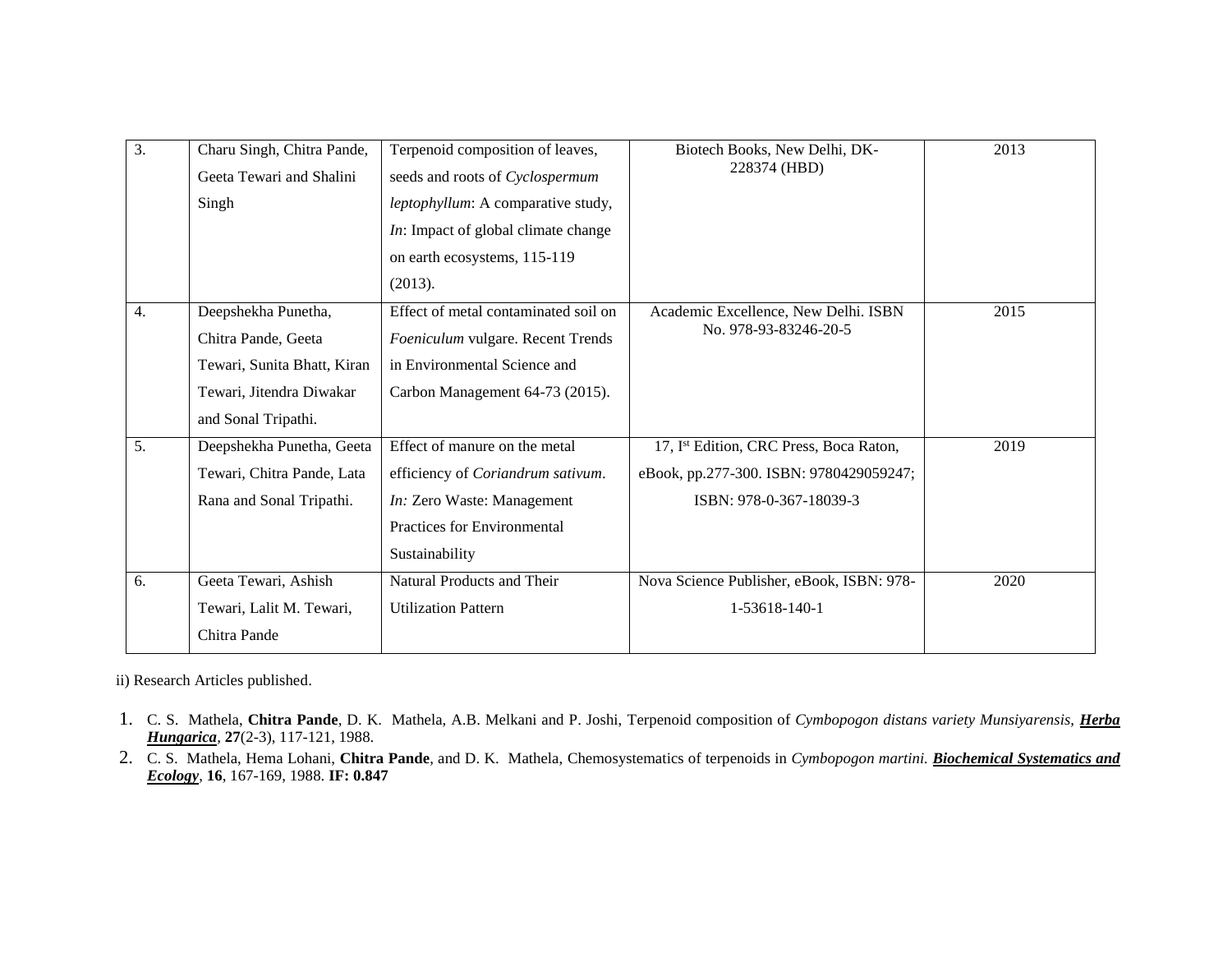- 3. C.S. Mathela, A.B. Melkani, Alka Pant and **Chitra Pande**, Chemical variations in *Cymbopogon distans and* their chemosystematic implications*, Biochemical Systematics and Ecology,* **16**(2), 161-165, 1988. **IF: 0.847**
- 4. C. S. Mathela, **Chitra Pande**, A. K. Pant and A.K. Singh, *Phenyl propenoid constituents of Cymbopogon microstachys, Journal of the Indian Chemical Society,* **67**, 526-527, 1990.
- 5. **Chitra Pande**, A.B. Melkani and C.S. Mathela *Cymbopogon distans, Report on a new chemotype, Indian Perfumer,* **41**(1), 35-36, 1997..
- 6. **Chitra Pande**, Rajesh K. Joshi and Subhash S. Sammal, Chemical composition of the essential oil of *Anaphalis contorta* Hook f. *Journal of Essential Oil Research*, **20**, 444-445, 2008. **IF: 1.007**
- 7. **Chitra Pande** and C. S. Mathela, Essential oil composition of *Origanum vulgare* L*.* ssp*. vulgare* from the Kumaon Himalayas*. Journal of Essential Oil Research*, **12**(4), 441-442, 2000. **IF: 1.007**
- 8. **Chitra Pande** and L.N. Goswami, *Composition of essential oil from seeds of Cuminum cyminum* L. *Indian Perfumer***, 48**, 265-266, 2000.
- 9. **Chitra Pande** and C. S. Mathela, *Chemical composition of the leaf oil of Juniperus communis* L. *from the Kumaon region*, *Journal of Essential Oil Bearing Plants,* **3**, 135-137, 2001. **IF: 0.681**
- 10. **Chitra Pande**, S. S. Sammal and Chandan Singh, Essential *oil composition of seeds of Coriandrum sativum* L*. Indian Perfumer,* **46** (2), 115-117, 2002.
- 11. **Chitra Pande**, C. S. Chanotiya and R. Padalia, Essential oil of *Murraya koenigii* L. *Spreng*. from the north western Himalayan region. *Indian Perfumer,* **48**, 407-410, 2004.
- 12. **Chitra Pande** and C. S. Chanotiya, Constituents of the leaf oil of *Curcuma longa* L. from Uttaranchal, *Journal of Essential Oil Research*, **18**, 166-167, 2006. **IF: 1.007**
- 13. **Chitra Pande**, Renu Bhatt and R.C. Padalia, Composition of leaf oil of *Cryptomeria japonica* D.Don, *Indian Perfumer*, **51**, 43-45, 2007.
- 14. Rajesh K. Joshi and **Chitra Pande**, Essential Oil Composition of the Aerial Parts of *Bupleurum candollii*, *Natural Product Communications*, **3**(11), 1919- 1920, 2008. **IF: 0.809**
- 15. Rajesh K. Joshi and **Chitra Pande**, Chemical composition of the essential oil of the flowering aerial parts of *Craniotome furcata, Natural Product Communications*, **3**(6), 923-924, 2008. **IF: 0.809**
- 16. Renu Bhatt, R.C. Padalia and **Chitra Pande**, Chemical Composition of the Essential Oil of *Colquhounia coccinea* Wall. *Journal of Essential Oil Research,* **21**, 74-75, 2009. **IF: 1.007**
- 17. Rajesh K. Joshi and **Chitra Pande**, Phytoconstituents of the essential oil of *Craniotome furcata* (Link.) O. Kuntze, *Journal of Essential Oil Research.* **21**  (3), 270-271, 2009. **IF: 1.007**
- 18. Rajesh K. Joshi, **Chitra Pande**, Mohammad H. K. Mujawar and Sanjeva D. Kholkute, Chemical composition and antimicrobial activity of the essential oil of *Anaphalis* n*ubigena* var. *monocephala*. *Natural Product Communications*, **4**, 993-996, 2009. **IF: 0.809**
- 19. Rajesh K. Joshi and **Chitra Pande**, Chemical composition of the essential oil of *Phlomis bracteosa* Royle ex Benth, *Journal of Essential Oil Research*, **22**  (4), 297-299, 2010. **IF: 1.007**
- 20. Anita Singh, **C. Pande**, P. Gahtori, S.N. Pandeya and J.P. Stables. Design and synthesis of some novel 4-(4-substituted aryl) semicarbazones as anticonvulsant agents. *Indian Journal of Pharmaceutical Sciences*, **72**, 12-16, 2010. **IF: 0.762**
- 21. **Chitra Pande**, Geeta Tewari, Charu Singh, Shalini Singh and R.C. Padalia.Chemical Composition of the Essential Oil of *Feronia elephantum* Correa. *Natural Product Research*, **24**, 1807-1810. **IF: 1.828**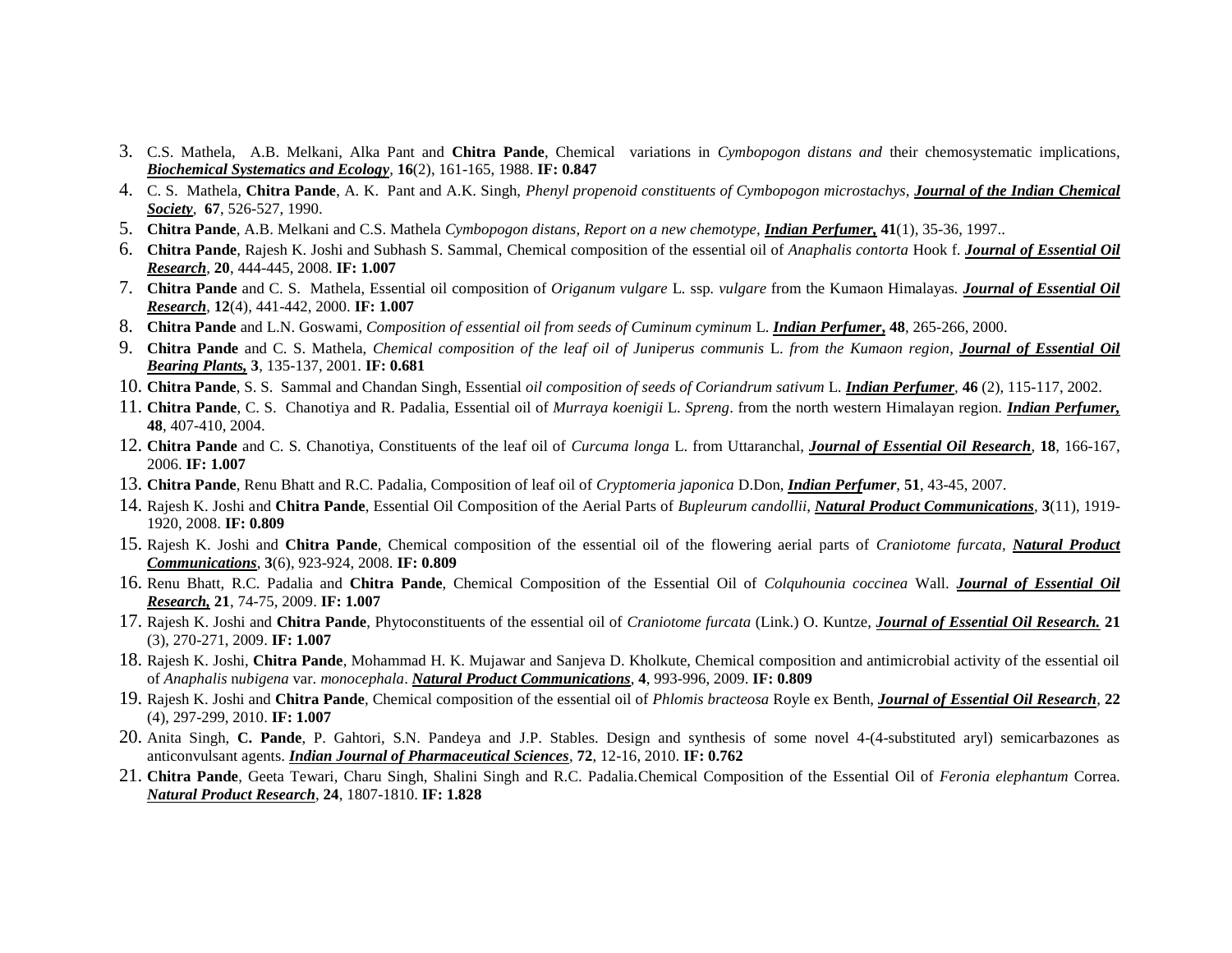- 22. G. Tewari, **C. Pande**, G. Kharkwal, S. Singh and C. Singh. Phytochemical study of the essential oil from the aerial parts of *Coleus aromaticus* Benth. *Natural Product Research*, **26**(2), 182-185, 2012. **IF: 1.828**
- 23. **C. Pande**, G. Tewari, C. Singh and S. Singh. Essential oil composition of aerial parts of *Cyclospermum leptophyllum* (Pers.) Sprague ex Britton & P. Wilson. *Natural Product Research.* **25**, 592-595, 2011. **IF: 1.828**
- 25. 24.**C. Pande**, G. Tewari, C. Singh and S. Singh. Chemical composition of the essential oil from the aerial parts of *Bupleurum hamiltonii* Balak from Uttarakhand, India. *Natural Product Research*, **26**(15), 1442-1445, 2012. **IF: 1.828**
- 26. **C. Pande**, G. Tewari, S. Singh and C. Singh. Chemical Markers in *Origanum vulgare* L. from Kumaun Himalayas: A Chemosystematic Study. *Natural Product Research*, **26**(2), 140-145, 2012. **IF: 1.828**
- 27. S. Singh, G. Tewari, **C. Pande** and C. Singh. Variation in essential oil composition of *Ocimum americanum* L. from Kumaun north-western Himalayan region. *Journal of Essential Oil Research***. 25**(4), 278-290, 2013. **IF: 1.007**
- 28. Geeta Tewari and **Chitra Pande**. Health risk assessment of heavy metals in seasonal vegetables from north-west Himalaya. *African Journal of Agricultural Research*. **8**(23), 3019-3024, 2013. **IF: 0.263**
- 29. Shalini Singh, Charu Singh, **Chitra Pande**, Geeta Tewari, Veena Pande and Pratibha Sharma. Exploration of antimicrobial potential of essential oils of *Cinnamomum glanduliferum, Feronia elephantum, Bupleurum hamiltonii* and *Cyclospermum leptophyllum* against foodborne pathogens. *Pharmaceutical Biology*. **51**(12), 1607-1610, 2013. **IF: 1.241**
- 30. S. Singh, G. Tewari, **C. Pande** and C. Singh. Chemical variation in volatiles of *Craniotome furcata*: Correlation with soil properties. *Records of Natural Products*. **7**(4), 332-345, 2013. **IF: 1.311**
- 31. Gitu Kunwar, Geeta Tewari, **Chitra Pande**, Charu Singh and Girish C. Kharkwal Family Lamiaceae: phytoremediation aspects. *Journal of Indian Chemical Society*. **92**(1), 107-112, 2014.
- 32. G. C. Kharkwal, **C. Pande,** G. Tewari, A. Panwar and V. Pande Composition and antimicrobial activity of the essential oil of *Heracleum Lanatum* Michx. from Uttarakhand Himalaya. *International Journal of Scientific & Technology Research.* **3**(12), 60-64, 2014.
- 33. Deepshekha Punetha, **Chitra Pande**, Geeta Tewari and Kiran Tewari. Qualitative variation in *Coriandrum sativum* L. seed oil with manure application. *Indian Perfumer*, **58**(2), 27-30, 2014.
- 34. C. Singh, S. Singh, **C. Pande**, G. Tewari and G. Kharkwal. Chemical composition of the leaves essential oil from *Cinnamomum glanduliferum* (Wall) Meissn from Uttarakhand, India. *Journal of Essential Oil Bearing Plants***. 17**(5), 927-930, 2014. **IF: 0.681**
- 35. K. Tewari, **C. Pande**, G. Tewari, G. C. Kharkwal and D. Punetha. Volatile constituents of *Geranium wallichianum* D. Don ex Sweet. from north-western Himalayan region. *Journal of the Indian Chemical Society*. 92, 123-125, 2015.
- 36. G. C. Kharkwal, **C. Pande**, G. Tewari, A. Panwar and V. Pande. Volatile terpenoid composition and antimicrobial activity of flowers of *Melia azedarach* Linn. from north west Himalayas, India. *Journal of the Indian Chemical Society*. 92, 141-145, 2015.
- 37. Deepshekha Punetha, Geeta Tewari, **Chitra Pande**, Girish C. Kharkwal, Kiran Tewari. Investigation on heavy metal content in common grown vegetables from polluted sites of Moradabad District, India. *Journal of the Indian Chemical Society*. 92, 97-103, 2015.
- 38. K. Tewari, G. Tewari, **C. Pande** and G. Kunwar. Volatile constituents of *Artemisia parviflora* Buch.-Ham. ex Roxb. from Kumaun Himalayan region, India. *Journal of Essential Oil Bearing Plants,* **92**, 123-125, 2015**. IF: 0.681**
- 39. Gitu Kunwar, **C. Pande**, G. Tewari, C. Singh, and G. Kharkwal. Effect of heavy metals on terpenoid composition of *Ocimum basilicum* L. and *Mentha*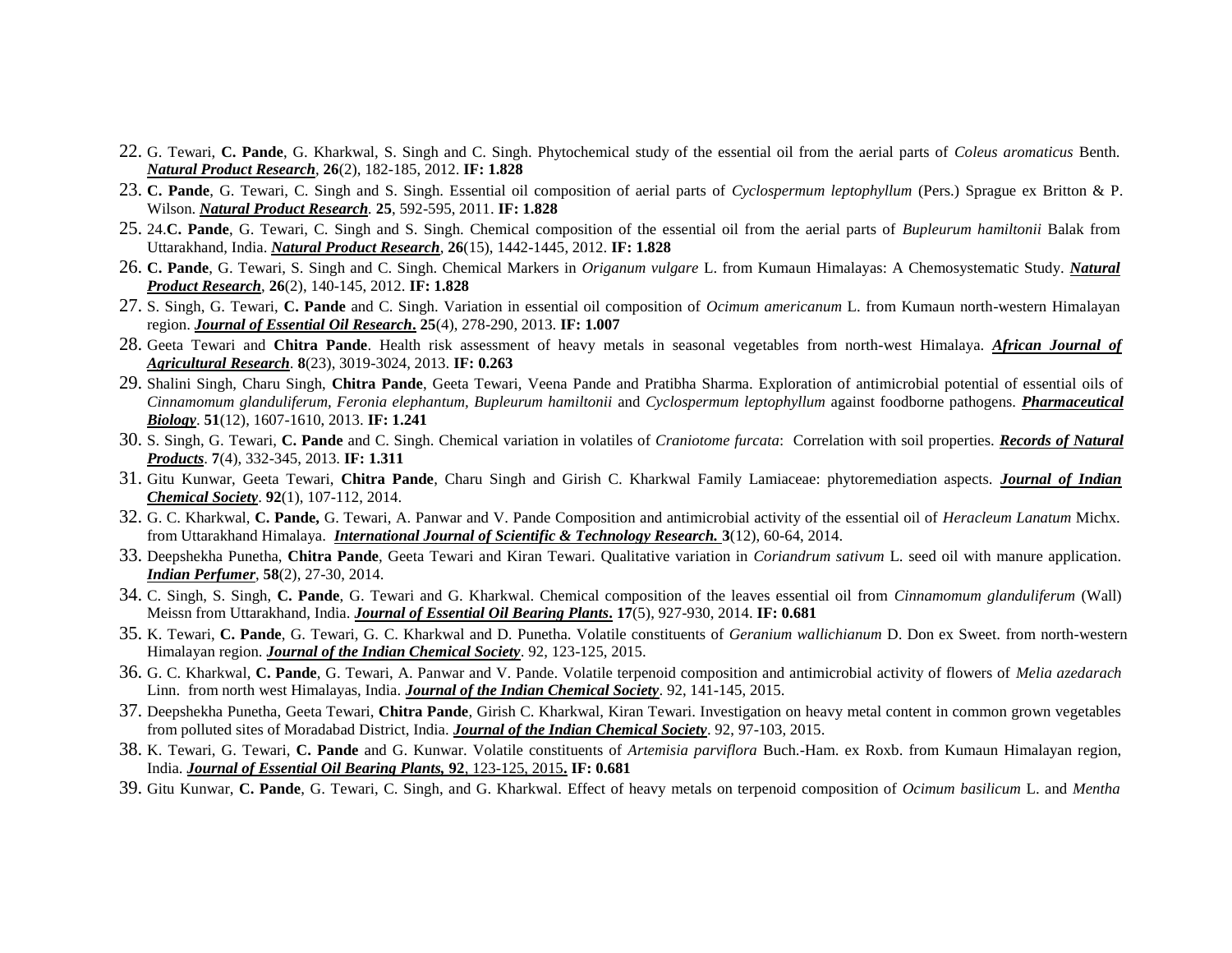*spicata* L. *Journal of Essential Oil Bearing Plants,* **18**(4), 818-825, 2015. **IF: 0.681**

- 40. Kiran Tiwari, **Chitra Pande**, Geeta Tewari, Gitu Kunwar, Deepshekha Punetha. Variation in the chemical profile of *Agrimonia aitchisonii* Schönb.-Tem. aerial part from Himalayan region. *Open Access Journal of Medicinal and Aromatic Plants***, 6**(1), 15-20, 2015.
- 41. Geeta Tewari, **Chitra Pand**e, Shalini Singh and Charu Singh. Quantification of metal nutrients in *Origanum vulgare* L. collected from North Western Himalayas. *Journal of Chemistry and Applied Biochemistry*, **2**(1), 109-114, 2015.
- 42. Mamta Bisht, **Chitra Pande**, Geeta Tewari and Alkesh Chauhan. Essential oil composition of *Mentha arvensis* cultivated in the Tarai region of Uttarakhand. *Indian Perfumer***, 59**(4), 17-20, 2015.
- 43. Sunita Bhatt, Geeta Tewari, Deepshekha Punetha, Jitendra Diwakar and **Chitra Pande**. Chemical profile of *Ocimum americanum* L. from North-Western Himalayan region: A comparative study. *Indian Perfumer***, 60**(1), 23-27, 2016.
- 44. Geeta Tewari, Deepti Khati, Lata Rana, Poonam Yadav, **Chitra Pande**, Sunita Bhatt, Vinod Kumar, Neeta Joshi and Prasoon K. Joshi. Assessment of physicochemical properties of soils from different land use systems in Uttarakhand, India. *Journal of Chemical Engineering and Chemistry Research*, **3**(10), 1114-1118, 2016.
- 45. Geeta Tewari, Nidhi Sharma, Sunita Sharma, **Chitra Pande**, Girish C. Kharkwal, Mamta Bisht, Akanksha Rani and Deepshekha Punetha. Effect of sludge addition on some soil properties under oxic and anoxic environment. *Journal of Chemical Engineering and Chemistry Research*, **3**(10), 980-984, 2016.
- 46. G. C. Kharkwal, C. Pande, **G. Tewari**, A. Panwar and V. Pande. Terpenoid composition and antimicrobial activity of essential oil from *Torilis japonica* (Houtt.) DC. *Journal of the Indian Chemical Society*, **94**, 191-194, 2017.
- 47. A. Rani, M. Bisht, C. Pande, **G. Tewari**, S. Bhatt, M. Matiyani. Effect of drying on the volatiles of leaves of *Murraya koenigii* (L.) Spreng. *Journal of Essential Oil Bearing Plants*, 20(2), 552-558, 2017. **IF: 0.681**
- 48. Gitu Kunwar, **Chitra Pande** and Geeta Tewari. Essential oil composition of the aerial parts of *Mentha spicata* L. *World Journal of Pharmaceutical Research*, **6**(6), 853-859, 2017.
- 49. Akanksha Rani, **Chitra Pande**, Geeta Tewari and Kiran Patni. A review on aroma profile of *Cinnamomum* species in north and north east India. *World Journal of Pharmaceutical Research*, **6**(11), 200-221, 2017.
- 50. Deepshekha Punetha, Geeta Tewari and **Chitra Pande**. Compositional variability in inflorescence essential oil of *Coriandrum sativum* from North India. *Journal of Essential Oil Research*, **30**(2), 113-119, 2018. **IF: 1.007**
- 51. Gitu Kunwar, **Chitra Pande**, Geeta Tewari, Sunita Bhatt and Sonal Tripathi. Phytoremedial potential of a new chemotype of *Ocimum kilimandscharicum* Guerke from Kumaun Himalaya. *Journal of Essential Oil Bearing Plants*. 21(3), 623-639, 2018. **IF: 0.681**
- 52. Sunita Bhatt, Geeta Tewari, **Chitra Pande** and Lata Rana. Impact of drying methods on essential oil composition of *Ocimum americanum* L. from Kumaun Himalayas. *Journal of Essential Oil Bearing Plants.* **21**(5), 1385-1396, 2018. **IF: 0.681**
- 53. S. Bhatt, G. Tewari, **C. Pande**, M. Bisht, O. Prakash and L. Rana. Evaluation of antioxidant potential and quality of volatile constituents of fresh and sun dried *Ocimum gratissimum*. *Journal of the Indian Chemical Society*. 96(2), 297-304 (2019). ISSN No.: 00194522; Journal no. (UGC): 11061. **IF: 0.204**
- 54. Sunita Bhatt, Geeta Tewari, **Chitra Pande**, Om Prakash, Sonal Tripathi. Aroma profile and antioxidant potential of *Origanum vulgare* L.: impact of drying. *Journal of Essential Oil Bearing Plants*. 22(1): 214-230 (2019). **IF: 0.681**
- 55. M. Bisht, L. Rana, G. Tewari, **C. Pande** and S. Bhatt. Effect of natural drying methods on flavour profile of camphor rich *Ocimum americanum* L. from North India. *Asian Journal of Chemistry*. 31(6), 1321-1326 (2019). ISSN No.: 0970 7077; Journal no (UGC): 8774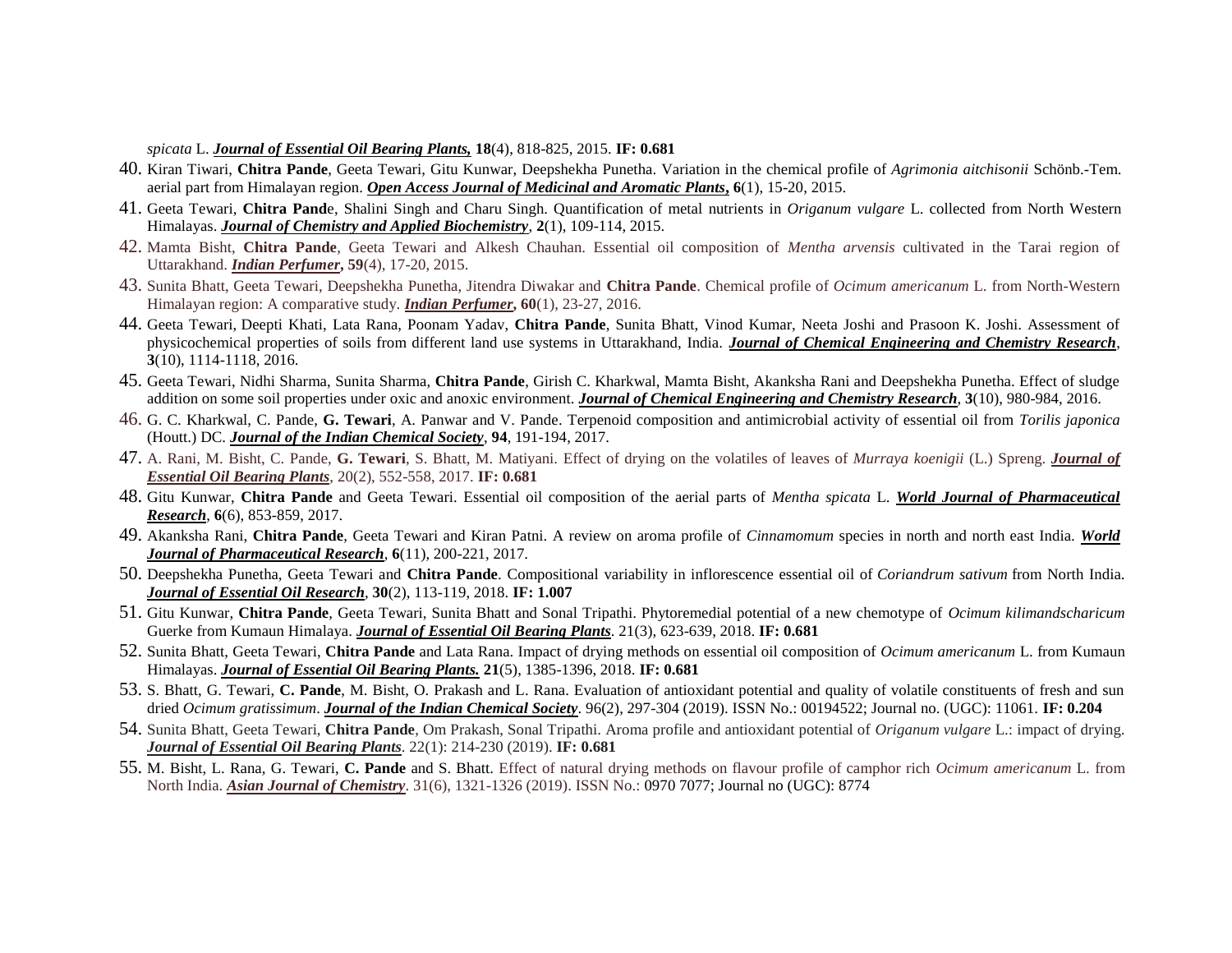- 56. Mamta Bisht, **Chitra Pande**, Geeta Tewari, Sunita Bhatt, Sonal Triphati. Effect of zinc on the growth and essential oil composition of *Ocimum gratissimum* L. *Journal of Essential Oil Bearing Plants*. 22(2), 441-454 (2019).
- 57. Deepshekha Punetha, Geeta Tewari, **Chitra Pande** and Sunita Bhatt. Effect of Climatic conditions on the volatile compounds of the aerial parts of *Foeniculum vulgare Journal of Essential Oil Bearing Plants.* 22(4), 1093-1103 (2019). **IF: 0.688**
- 58. Sunita Bhatt, **Geeta Tewari**, Chitra Pande, Deepshekha Punetha, Om Prakash. Antioxidative potential and compositional variation among *Origanum vulgare* L. collected from different districts of Kumaun Himalayas, Uttarakhand. *Journal of Essential Oil Research*. 32(2), 121-131. **IF: 1.233, NAAS Score: 7.01**

10. Conference/Seminar organized: NA

11. Academic/Administrative positions held

| S/N              | Chairman/Member/Secretary | Committee/Board                                        | Year (From-To)         |
|------------------|---------------------------|--------------------------------------------------------|------------------------|
| 1.               | Convener                  | Convener of Admission Committee (B.Sc. I, Maths group) | 2010                   |
| 2.               | Member                    | Academic Council                                       | 2009 onwards           |
| 3.               | Member                    | Organizing Committee, ETCBI 2011                       | 03-05 November 2011    |
| $\overline{4}$ . | Coordinator               | Pre-Ph.D. Course work, Science Faculty since 2012      | 2012-2014              |
| 5.               | Member                    | Departmental Equipment and Apparatus Committee, 2014   | 2014                   |
| 6.               | Convener                  | Departmental Annual Verification Committee, 2014.      | 2014                   |
| 7.               | Honorary Librarian        | D. S. B. Campus, Kumaun University, Nainital,          | July 2014 to June 2016 |
| 8.               | Member                    | Organizing Committee, ICEFN-2016                       | 2016                   |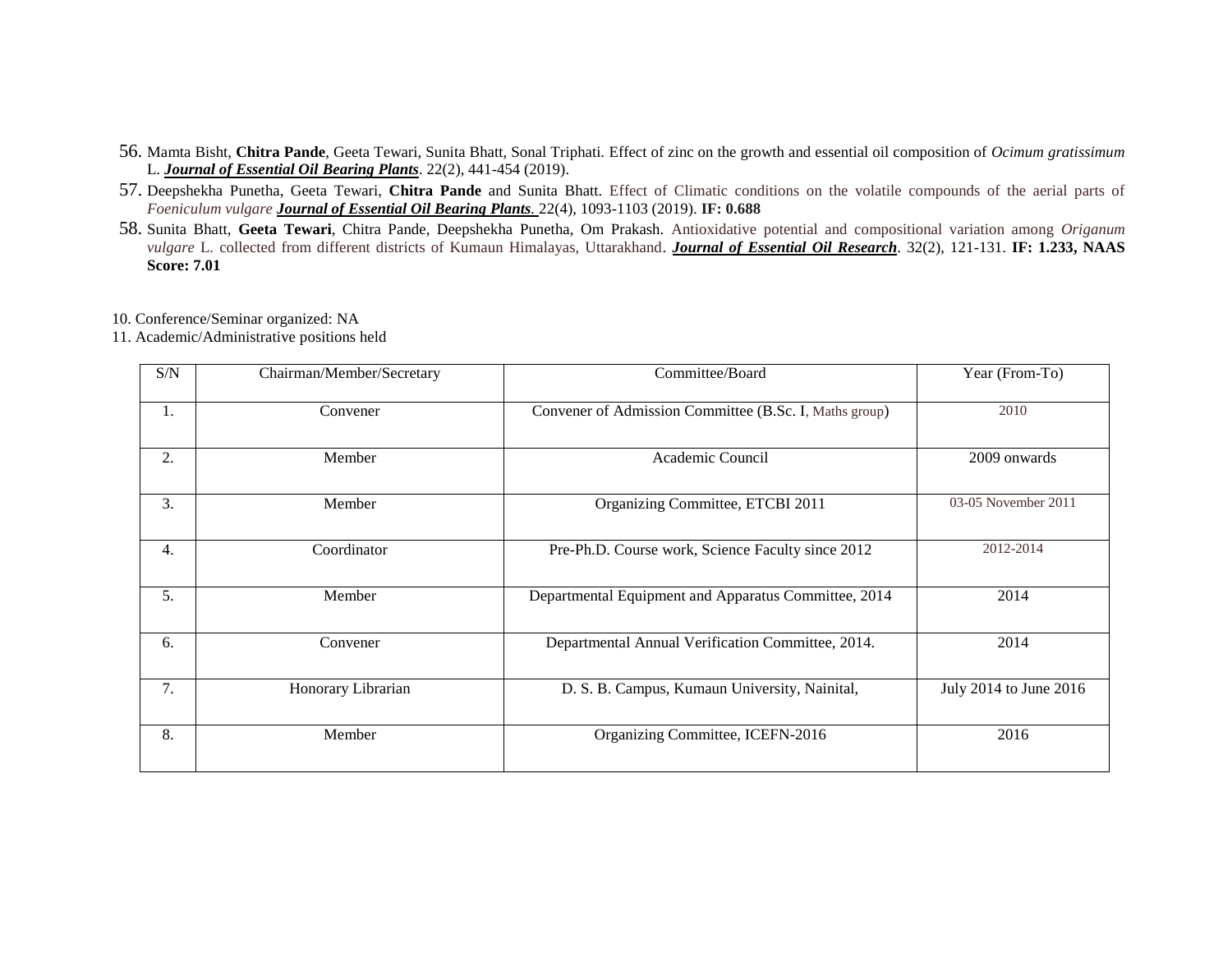| ecretary<br>)ro<br>_aniziny<br>—  — | 2010<br>,,,<br>IV/L. | 2019 |
|-------------------------------------|----------------------|------|
|                                     |                      |      |

### 16. Membership to professional Organization/Associations:

| S/N | Name of the Association/Organizations                                                                | Status of the membership |
|-----|------------------------------------------------------------------------------------------------------|--------------------------|
|     | Fellow member of Essential Oil Association of India                                                  | Fellow member            |
| 2.  | Life member of CHEA (Central Himalayan Environment Association), Nainital                            | Life member              |
| 3.  | Life member of Indian Association of Pharmacology                                                    | Life member              |
| 4.  | Life member, Chemistry Teacher Association.                                                          | Life member              |
| 5.  | Full Individual Member, Organization for Women in Science for the<br>Developing World (OWSDW), Italy | Full Individual Member   |

17. Any other Information:

### **Invited/special lectures delivered in University/Seminar/Symposia:**

- $\checkmark$  Academic Staff College, Kumaun University, Nainital: 24
- $\checkmark$  Amity University, New Delhi
- $\checkmark$  International Conference GTER-2012,
- $\checkmark$  Chaired Technical Session at GTER-2012,
- Resource person at Theme for NTSC-2011.

#### **Conferences/ Symposia:**

- 1. **Chitra Pande** and C.S.Mathela, *Chemical Composition of the leaf oil of Juniperus communis L. from the Kumaun region*. Poster presentation at the 44<sup>th</sup> Annual Convention and Seminar of Essential Oil Association of India September 22-23, 2001, Agra.
- 2. **Chitra Pande**, *A New Himalayan Chemotype of Cymbopogon distans – Chemical composition and its commercial utility*. Presented at National Seminar on Drugs from Himalayan Herbs: Present Status and Future Strategies March 26-28, 1999, Nainital.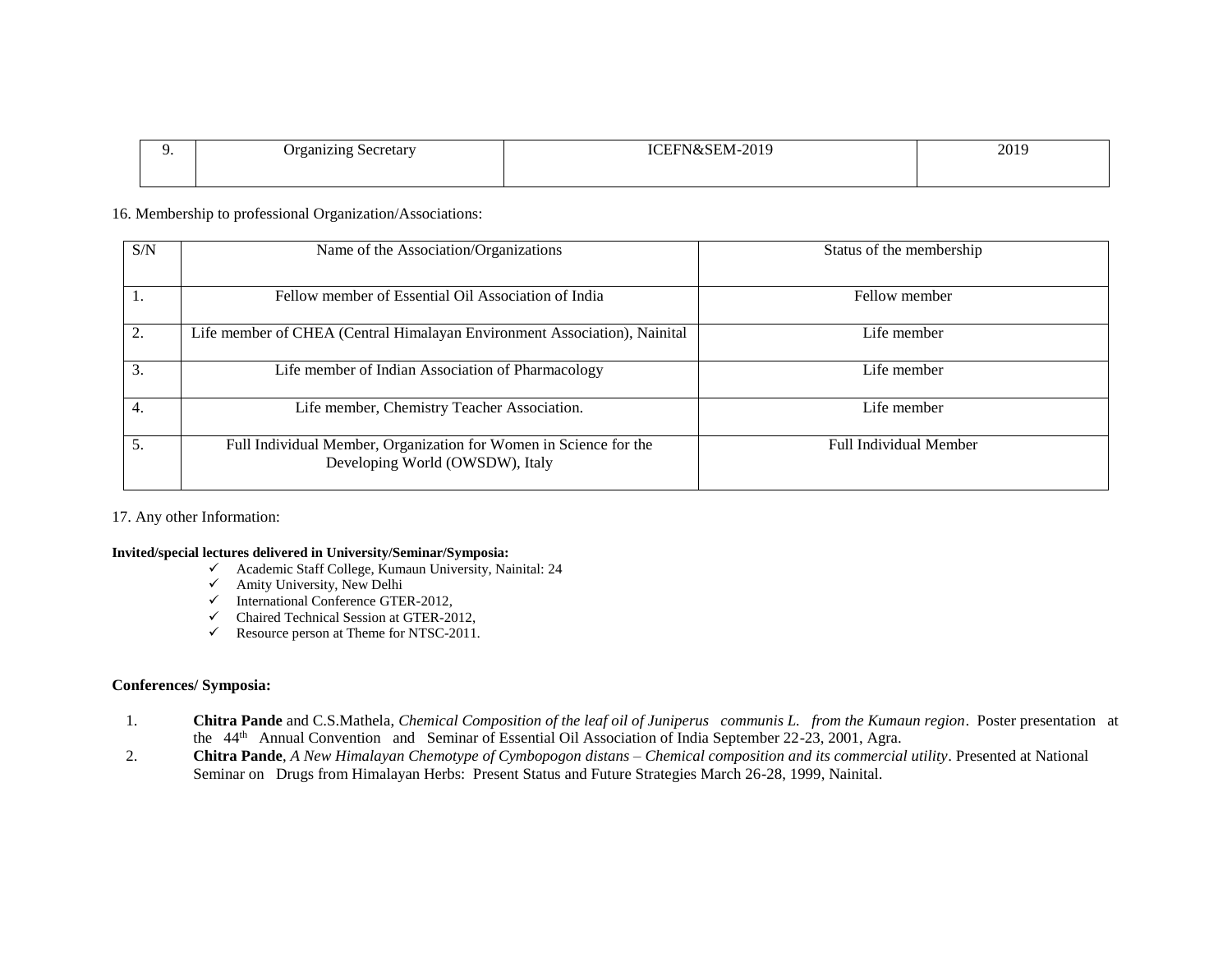- 3. Renu Bhatt, Rajesh Joshi, S.S. Sammal and **Chitra Pande,** *Terpenoid composition of Ocimum americanum L. from Uttaranchal*. Poster Presentation at Workshop on Prospects of Essential Oil Industry in Uttaranchal and the role of GC-MS in analysis of Essential Oils  $24<sup>th</sup>$  &  $25<sup>th</sup>$ September, 2004, Nainital.
- 4. Anita Singh, **Chitra Pande**, Surendra N. Pandeya and James P. Stables, *Synthesis of aryl/alkyl semicarbazones as anticonvulsants – Role of hydrophobicity in drug action*. Presented at Proc. 92nd Ind. Sci. Cong. Part III, 2005.
- 5. Anita Singh, **Chitra Pande**, Surendra N. Pandeya and James P. Stables, *Synthesis and hypo-hyper glycemic properties of certain amidinothiocarbamide and amidine sulphides*. presented at Proc. 93rd Ind. Sc. Cong. 2006.
- 6. R.K. Joshi and **Chitra Pande**, *Phlomis bractiosa* Royle EX Benth: Essential oil composition of aerial parts collected from Pindari Glacier. Poster presented at Second Uttarakhand State Science Congress, Nov. 15-17 2007.
- 7. Charu Singh, **Chitra Pande**, Geeta Tewari and Shalini Singh. Phytochemical investigation of *Feronia elephantum* Correa. 4th Uttarakhand State Science Congress, G.B.P.U.A. & T., Pantnagar, Nov 10-12, p. 147, 2009.
- 8. Shalini Singh, **Chitra Pande**, Geeta Tewari and Charu Singh. Chemosystematics of *Origanum vulgare* L. 4th Uttarakhand State Science Congress, G.B.P.U.A. & T., Pantnagar, Nov 10-12, p. 161, 2009.
- 9. **Chitra Pande**, Geeta Tewari, Shalini Singh and Charu Singh. Chemodiversity in *Origanum vulgare* L. National seminar on Response of eco-; biological components to the phenomenon of global warming Nainital, 26-27 Nov , 2009.
- 10. Geeta Tewari, **Chitra Pande**, Shalini Singh and Charu Singh. Attended and presented a paper entitled "Assessment of heavy metal pollution of agricultural soils in tarai region in Fifth Uttarakhand State Science Congress, Doon University, Dehradun, Nov 10-12, 2010.
- 11. **hitra Pande**, Geeta Tewari, Shalini Singh and Charu Singh. Screening of three *Ocimum* species for phytoremedial strategies. Fifth Uttarakhand State Science Congress, Doon University, Dehradun, Nov 10-12, 2010.
- 12. Charu Singh, **Chitra Pande**, Veena pande, Geeta Tiwari and Shalini Singh Antimicrobial activity and essential oil composition of aerial parts of *Cyclospermum leptophyllum* (PERS.) Sprague ex Britton & P. Wilsons. Fifth Uttarakhand State Science Congress, Doon University, Dehradun, Nov 10-12, 2010.
- 13. Shalini Singh, **Chitra Pande**, Geeta Tiwari and Charu Singh. Volatile constituents of *Bupleurum hamiltonii* Balak from Uttarakhand. Fifth Uttarakhand State Science Congress, Doon University, Dehradun, Nov 10-12, 2010.
- 14. Green technology for removal of heavy metals in polluted soil by using *Ocimum basilicum*. C. Singh, **C. Pande**, G. Tewari and G. Kharkwal. UGC and UCOST sponsored National conference on Environmental conservation, sustainable natural resources management and strategies for regional development with reference to Uttarakhand held at DAV college, Dehradun, 01-02 May 2011.
- 15. Effect of heavy metal polluted soil on essential oil composition of *Ocimum basilicum*. G. Kharkwal, **C. Pande**, G. Tewari and C. Singh. UGC and UCOST sponsored National conference on Environmental conservation, sustainable natural resources management and strategies for regional development with reference to Uttarakhand held at DAV college, Dehradun, 01-02 May 2011.
- 16. Heavy metal content in agricultural soil and some vegetables of Tarai Region of Kumaun Himalaya. S. Singh, G. Tewari, **C. Pande** and G. Kharkwal. UGC and UCOST sponsored National conference on Environmental conservation, sustainable natural resources management and strategies for regional development with reference to Uttarakhand held at DAV College, Dehradun, 01-02 May 2011.
- 17. Attended National workshop on intellectual property right: patent awareness, July 6, 2011, Department of Biotechnology, Bhimtal.
- 18. Resource Person, Orientation courses, Academic Staff College, Nainital, Sponsored by UGC.
- 19. Resource Person, Refresher courses Academic Staff College, Nainital, Sponsored by UGC.
- 20. Resource Person, Brainstorming workshop, 6<sup>th</sup> National Teachers Science Congress (NTSC-2011), July 11-12, 2011.